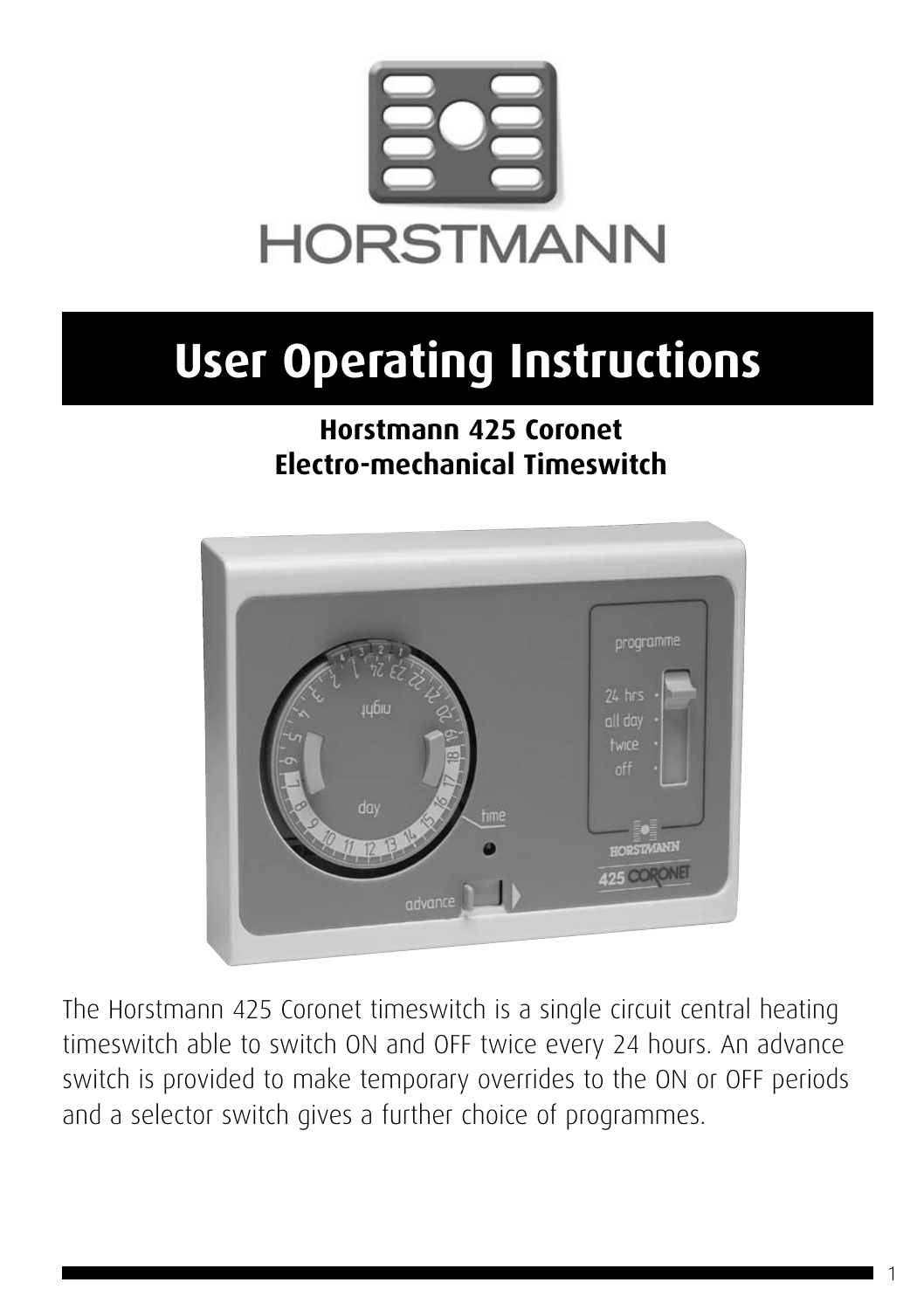# **The 425 Coronet Timeswitch**

The simple instructions contained in this user guide are designed to help with the programming and operation of these units.

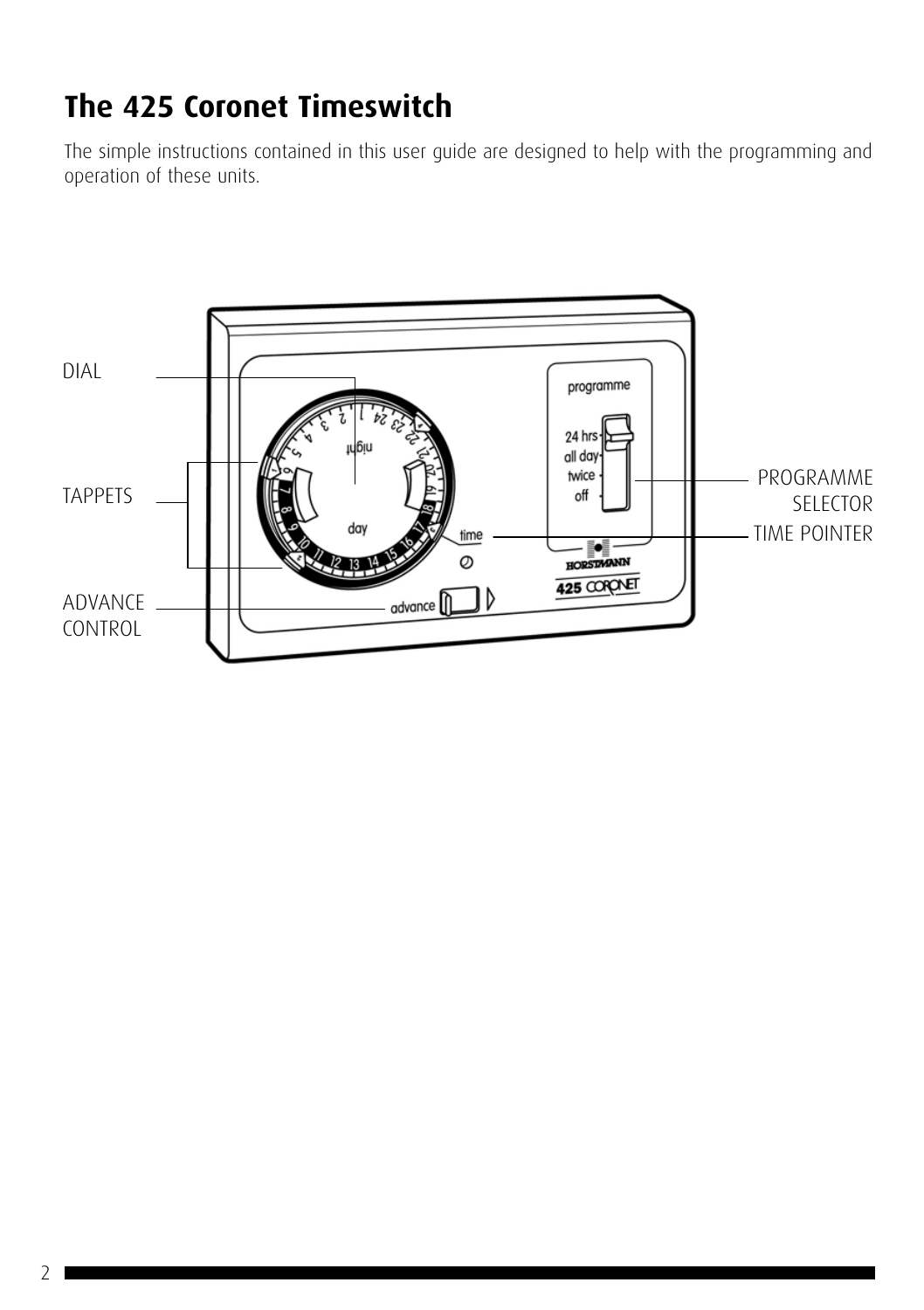# **SETTING THE TIME OF DAY**

The dial rotates clockwise and makes one complete revolution every 24 hours. To set the correct time turn the dial clockwise by hand (using the levers on the clock face) until the correct time of day is against the line marked TIME. (See diagram opposite)



# **SETTING THE ON/OFF TIMES**

The four setting tappets, coloured red and blue, are moved around the circumference of the dial to set your required ON and OFF times.

These tappets work in pairs to switch the system ON and OFF.

- No 1 (red) 1st ON and No 2 (blue) 1st OFF

- No 3 (red) 2nd ON and No 4 (blue) 2nd OFF

The tappets may be moved in either direction.

(See diagram)

Please ensure that you press and hold down any tappet that is to be moved, release tappet only once correct time position has been reached.

Tappets cannot be moved across the Time line. The position of the dial may have to be altered to set the initial ON/OFF time.



Please ensure the clock is set to the correct current time after altering the ON/OFF settings.

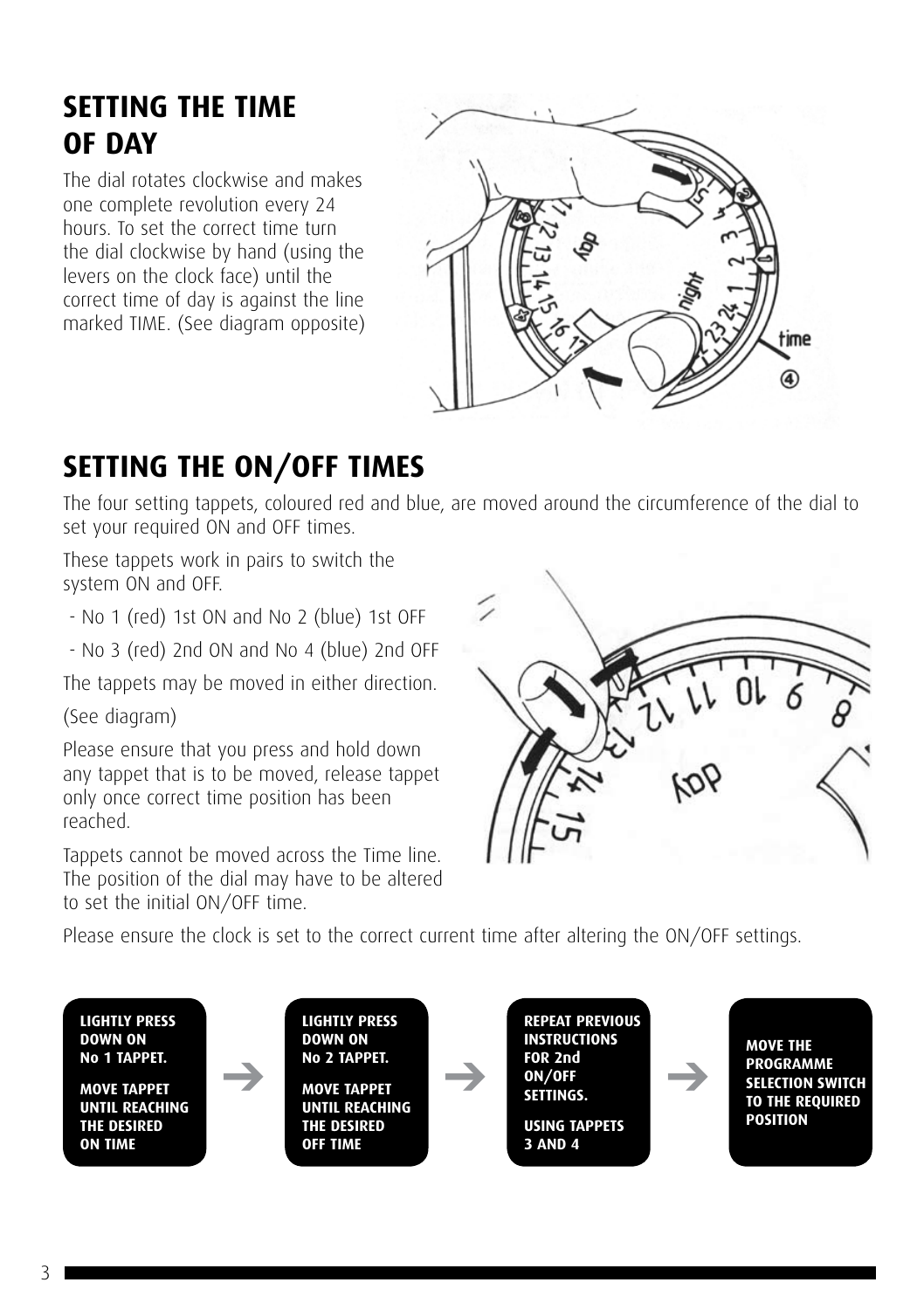# **Manual Overrides**

## **ADVANCE CONTROL**

The advance control allows you to start an ON or OFF period early without altering the tappet, time or programme selection settings. Moving the advance control to the extreme right brings forward the operation of the next tappet. The switch state indicator then changes to the appropriate number. When the next tappet passes the time line, normal operation returns.

When the programme selector is in the All Day position, tappets 2 and 3 do not operate. If you require switching the system OFF for the day, after the morning switch ON, you will need to step forward with the advance switch until the number 4 is shown in the switch state indicator.

If you wish to switch ON and OFF by hand or vice versa, before the next automatic switching operation, the advance control must be operated until the switch state indicator is returned to the correct automatic sequence.

EXAMPLE: If you turn the system ON again after the preset night shut down time, when you turn it OFF before retiring make sure to operate the advance switch again until the number 4 is displayed in the switch state indicator so that the red tappet number 1 will switch the system ON in the morning.

**DO NOT OPERATE THE ADVANCE SWITCH WHEN A TAPPET IS AGAINST THE TIME LINE.**



#### **SWITCH STATE INDICATOR**

Located above the ADVANCE switch, the switch state indicator shows you the number of the tappet which operated last.

Eg. If the system was switched ON by tappet 1 at 7:00am and it is now 9:00am, providing that no further tappets operations have past, a number 1 should show in the aperture.

If the switch state indicator does not agree with the programme set on the dial, rotate the dial one whole turn and reset to the correct time of day. This will ensure that the switch state corresponds to the last tappet operation.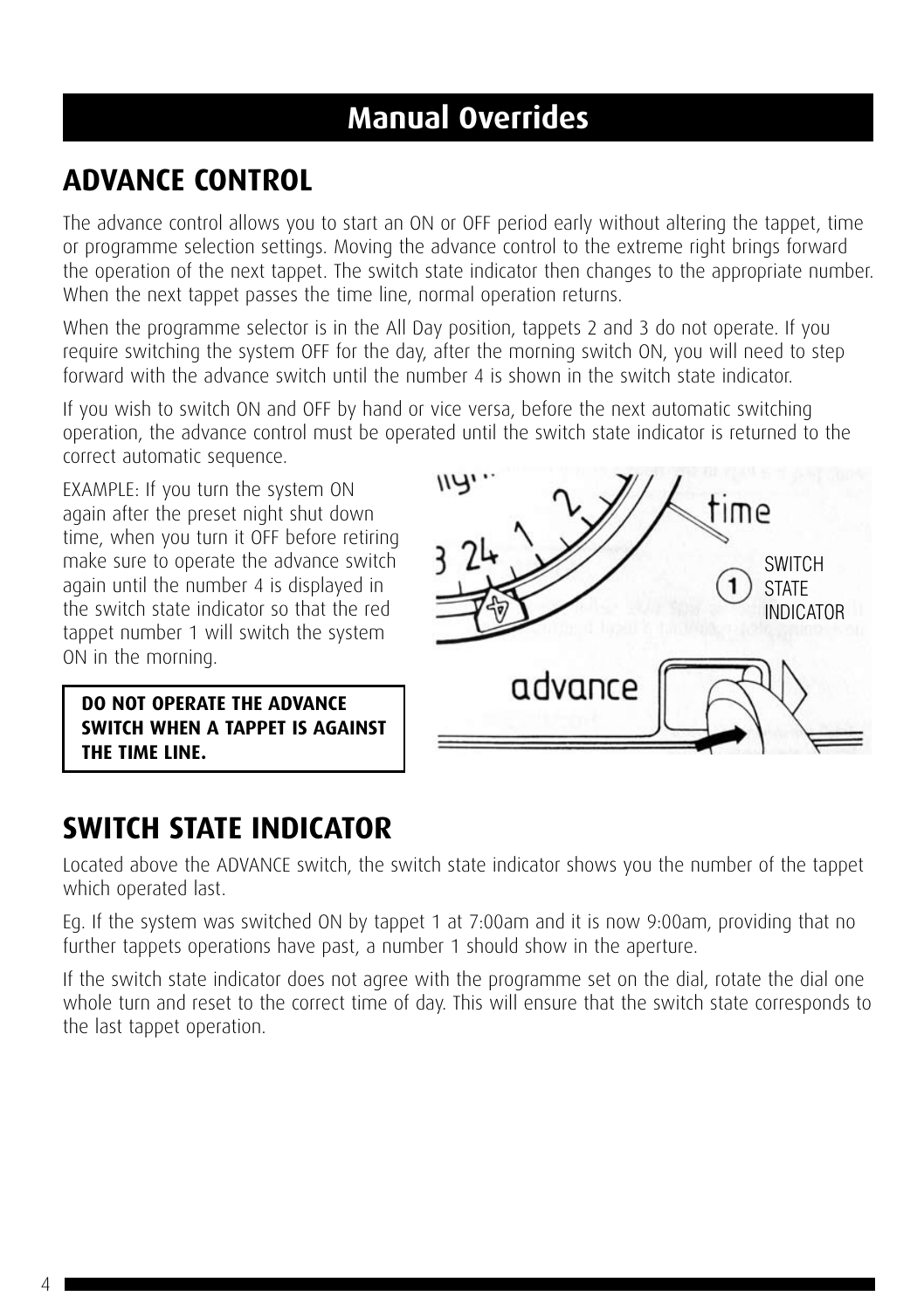# **PROGRAMME OVERRIDE FACILITIES**

The following programme options are available:

- 24 Hrs The system will be permanently ON
- **All Day -** The system will switch ON from tappet 1 (red) and OFF at tappet 4 (blue) Tappets 2 and 3 are ignored
- **Twice -** The system switches ON at tappet 1 (red), OFF at tappet 2 (blue), ON at tappet 3 (red) and OFF at tappet 4 (blue)
- **Off -** The timer continues to operate but the system will be permanently OFF